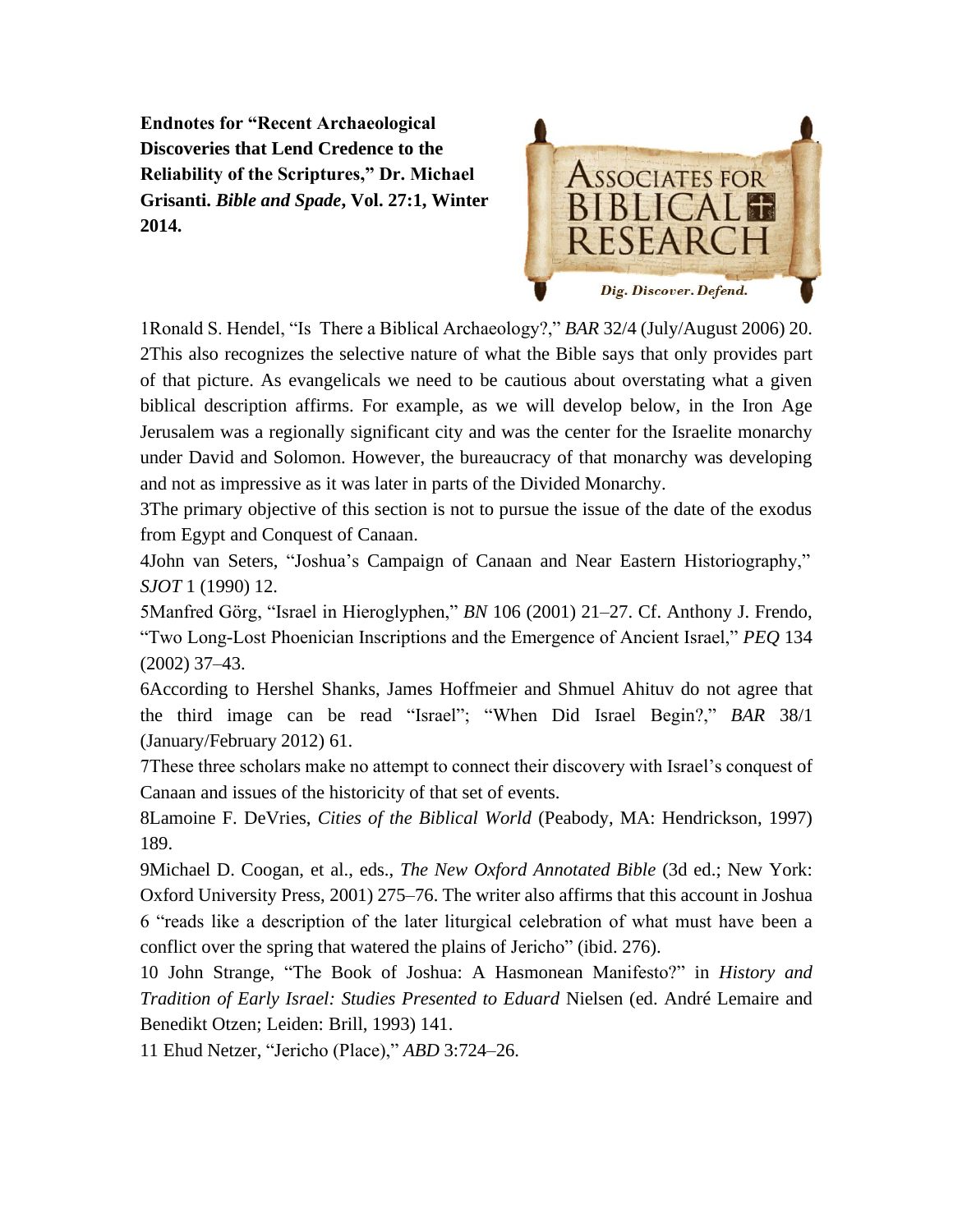12 NicoloFMarchetti and Lorenzo Nigro, eds., Quaderni di Gerico (Rome: University of Rome, La Sapienza, 2000).

13 John Garstang and J.B.E. Garstang, *The Story of Jericho* (rev. ed.; London: Marshall, Morgan & Scott, 1948) 133–53.

14 Kathleen Kenyon, "Jericho," in *The New Encyclopedia of Archaeological Excavations in the Holy Land* (ed. E. Stern; New York: Simon & Schuster, 1993) 2:680 (hereafter cited as *NEAEHL*).

15 Kathleen M. Kenyon and Thomas A. Holland, *Excavations at Jericho* (London: British School of Archaeology in Jerusalem, 1982) 3: pl. 236.

16 Garstang and Garstang, *Story of Jericho* 136; Kenyon, "Jericho," in *NEAEHL*, 679– 80.

17 Kenyon discovered six bushels of grain in one digging season; Kathleen M. Kenyon, *Digging Up Jericho* (London: Ernest Benn, 1957) 230.

18 Bryant G. Wood, "Battle over Jericho Heats Up: Dating Jericho's Destruction: Bienkowski Is Wrong on All Counts," *BAR* 16/5 (September/October 1990) 45, 47–49, 68– 69; idem, "Did the Israelites Conquer Jericho? A New Look at the Archaeological Evidence," 16/2 *BAR* (March/April 1990) 45–59; idem, "From Ramesses to Shiloh: Archaeological Discoveries Bearing on the Exodus–Judges Period," in *Giving the Sense: Understanding and Using Old Testament Historical Texts* (ed. David M. Howard Jr. and Michael A. Grisanti; Grand Rapids: Kregel, 2003) 256–82.

19 This issue is much more complicated that this paper can do justice. In general, based on pottery strata found at Megiddo, Kenyon established her pottery typology for Jericho. See K. Kenyon, "The Middle and Late Bronze Age Strata at Megiddo," *Levant* 1 (1969) 50– 51; idem, "Palestine in the Time of the Eighteenth Dynasty," in *CAH* (3d ed.; ed. I. Edwards et al.; Cambridge: Cambridge University Press, 1973) 2.1:528–29; Kathleen M. Kenyon, *Archaeology in the Holy Land* (3d ed.; New York: Praeger, 1970) 162–220.

20 Kenyon, *Archaeology in the Holy Land* 200–202.

21 Ibid. 162–94.

22 Ibid. 198.

23 Ibid. 199–202. Figures 47 and 48 on pp. 199 and 201 provide examples of Cypriot bichrome pottery.

24 Kathleen M. Kenyon, "Jericho," in *Archaeology and Old Testament Study* (ed. D. Winton Thomas; Oxford: Clarendon, 1967) 271.

25 Wood, "Did the Israelites Conquer Jericho?" 52–53; idem, "Battle over Jericho Heats Up" 49.

26 Wood, "Did the Israelites Conquer Jericho?" 51–52; idem, "Battle over Jericho Heats Up" 47–49.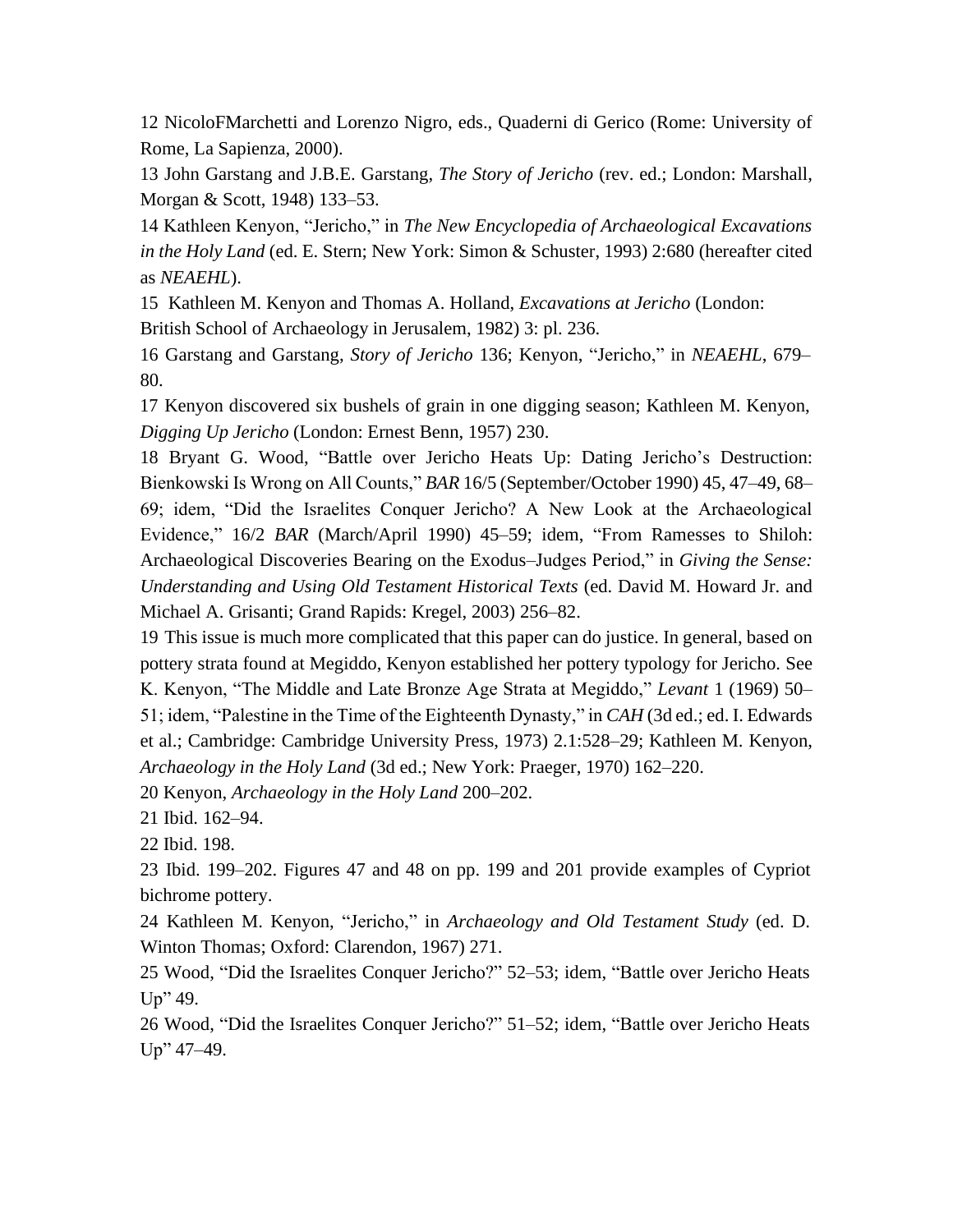27Many other archaeological issues deserve consideration for a complete understanding of the date of Jericho's destruction. The above summary has selected only a small part of the evidence with which scholars interact.

28Wood, "Did the Israelites Conquer Jericho?" 57.

29Joseph A. Callaway, "Ai," in *The New Encyclopedia of Archaeological Excavations in the Holy Land* (ed. E. Stern; New York: Simon & Schuster, 1993) 1:44.

30Joseph A. Callaway, "New Evidence on the Conquest of Ai," *JBL* 87 (1968) 312.

31Joseph A. Callaway, "Was My Excavation of Ai Worthwhile?," *BAR* 11/2 (March/April 1985) 68.

32A. Mazar, "The Iron Age I," in *The Archaeology of Ancient Israel* (ed. A. Ben-Tor; trans. R. Greenberg; New Haven, CT: Yale University Press, 1992) 283. Cf. J. Maxwell Miller, "Archaeology and the Israelite Conquest of Canaan: SomeMethodological Observations," *PEQ* 109 (1977) 89.

33Bryant G. Wood, "The Search for Joshua's Ai," in *Critical Issues in Early Israelite History* (ed. Richard S. Hess, Gerald A. Klingbeil, and Paul J. Ray Jr.; Winona Lake, IN: Eisenbrauns, 2008) 210–12.

34Ibid. 230–31.

35Ibid. 231–36.

36In addition to a large number of storage vessels and sling stones found during the various dig seasons, in the 2012 dig season, 18 more were added to the growing arsenal. See Bryant Wood, "Outstanding Finds Made at Khirbet el-Maqatir: May 28–June 8, 2012," <http://www.biblearchaeology.org/post/2012/07/17/Outstanding-Finds-Made-at->

Khirbet-el-Maqatir-May-28e28093June-8-2012.aspx (accessed October 19, 2012).

37More evidence of calcined bedrock and refired pottery was found during the 2012 dig season; Wood, "Outstanding Finds Made at Khirbet el-Maqatir: May 28–June 8, 2012."

38Steven M. Ortiz, "The Archaeology of David and Solomon: Method or Madness?," in *Do Historical Matters Matter to Faith? A Critical Appraisal of Modern and Postmodern Approaches to Scripture* (ed. James K. Hoffmeier and Dennis R. Magary; Wheaton: Crossway, 2012) 497.

39Jane Cahill, "Jerusalem in David and Solomon's Time: It Really Was a Major City in the Tenth Century B.C.E," *BAR* 30/6 (November/December 2004) 20. Since 1992, of course, a number of other substantive excavations have been conducted as well.

40Ortiz, "Archaeology of David and Solomon" 498. Amihai Mazar and John Camp, "The Search for History in the Bible: Will Tel Rehov Save the United Monarchy?," *BAR* 26/2 (March/April 2000) 38–48, 50–51, 75.

41David M. Howard Jr., "History as History: The Search for Meaning," in *Giving the Sense*  45. For example, N.P. Lemche states: "I propose that we decline to be led by the Biblical account and instead regard it, like other legendary materials, as essentially ahistorical, this is, as a source which only exceptionally can be verified by other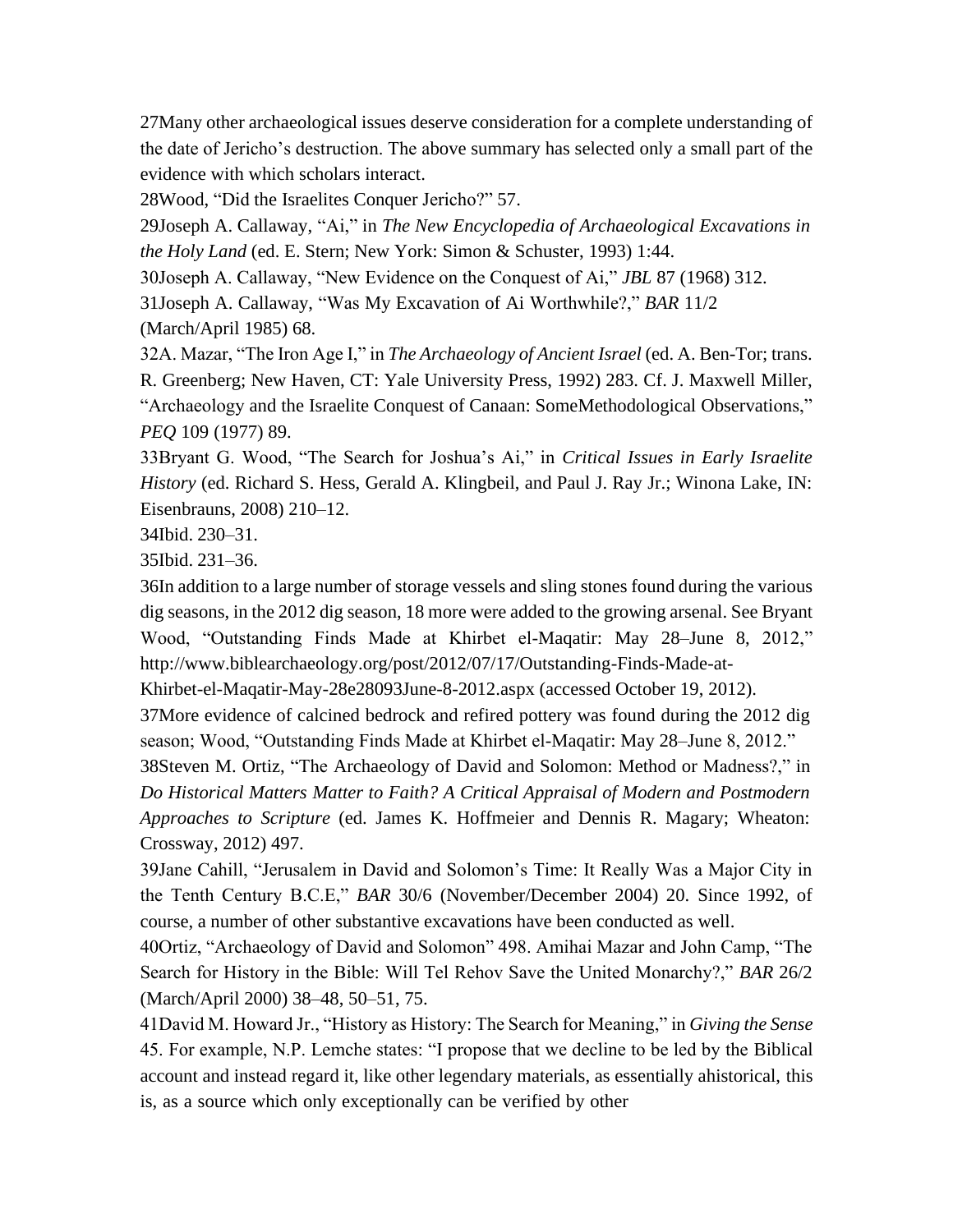information"; N.P. Lemche, Early Israel: Anthropological and Historical Studies on the Israelite Society Before the Monarchy (*VT Sup* 37; Leiden: Brill, 1985) 415.

42Philip Davies dates most of the OT to the Persian period (In Search of "Ancient Israel" [*JSOTSup* 148; Sheffield: *JSOT*, 1992] 76) or the Hellenistic period (Niels Peter Lemche, "The Old Testament—A Hellenistic Book," *SJOT* 7 [1993] 182), while Garbini and others place it in the Hasmonean period (Giovanni Garbini, *History and Ideology in Ancient Israel* [trans. John Bowden; New York: Crossroad, 1988] 132, 177–78).

43Gary N. Knoppers, "The Vanishing Solomon: The Disappearance of the United Monarchy from Recent Histories of Ancient Israel," *JBL* 116 (1997) 20; William Dever, *What Did the Biblical Writers Know and When Did They Know It?* (Grand Rapids: Eerdmans, 2001) 23.

44Anson F. Rainey, "The 'House of David' and the House of the Deconstructionists," *BAR* 20/6 (November/December 1994) 47.

45Baruch Halpern, "The Minimalist Assault on Ancient Israel" *BR* 11/6 (December 1995)  $26 - 35.$ 

46Niels Peter Lemche, *The Israelites in History and Tradition* (Louisville: Westminster John Knox, 1998) 166.

47P.R. Davies, *In Search of 'Ancient Israel'* (2d ed.; Sheffield: Sheffield Academic Press, 1995).

48Giovanni Garbini, trans., Chiara Peri, Myth and History in the Bible (*JSOT Sup* 362; London: Sheffield Academic Press, 2003).

49Niels P. Lemche, The Israelites in History and Tradition (Louisville: Westminster John Knox, 1998).

50John Van Seters, *In Search of History: Historiography in the Ancient World and the Origins of Biblical History* (repr. Winona Lake, IN: Eisenbrauns, 1997); idem, *TheBiblical Saga of King David* (Winona Lake, IN: Eisenbrauns, 2009).

51Thomas L. Thompson, *The Bible in History: How Writers Create a Past* (London: J. Cape, 1999); idem, *Mythic Past: Biblical Archaeology and the Myth of Israel* (New York: Basic Books, 1999).

52David Ord and Robert Coote (minimalists) contend that "[m]any biblical stories are like Animal Farm.They are true, though not historically accurate or factual. They are concerned with proclaiming a message, not with providing uswith a chronology of events from the history of Israel or the life of Jesus of Nazareth. We must learn to read them not as history but as message." David R. Ord and Robert B. Coote, *Is the Bible Really True?* (Maryknoll, NY: Orbis, 1994) 33, cf. 120.

53Davies writes, "I doubt whether the term 'Deuteronomistic History' should continue to be used by scholars as if it were a fact instead of a theory" (Davies, In Search of "Ancient Israel" 131; cf. Lemche, "The Old Testament—A Hellenistic Book?" 163–93).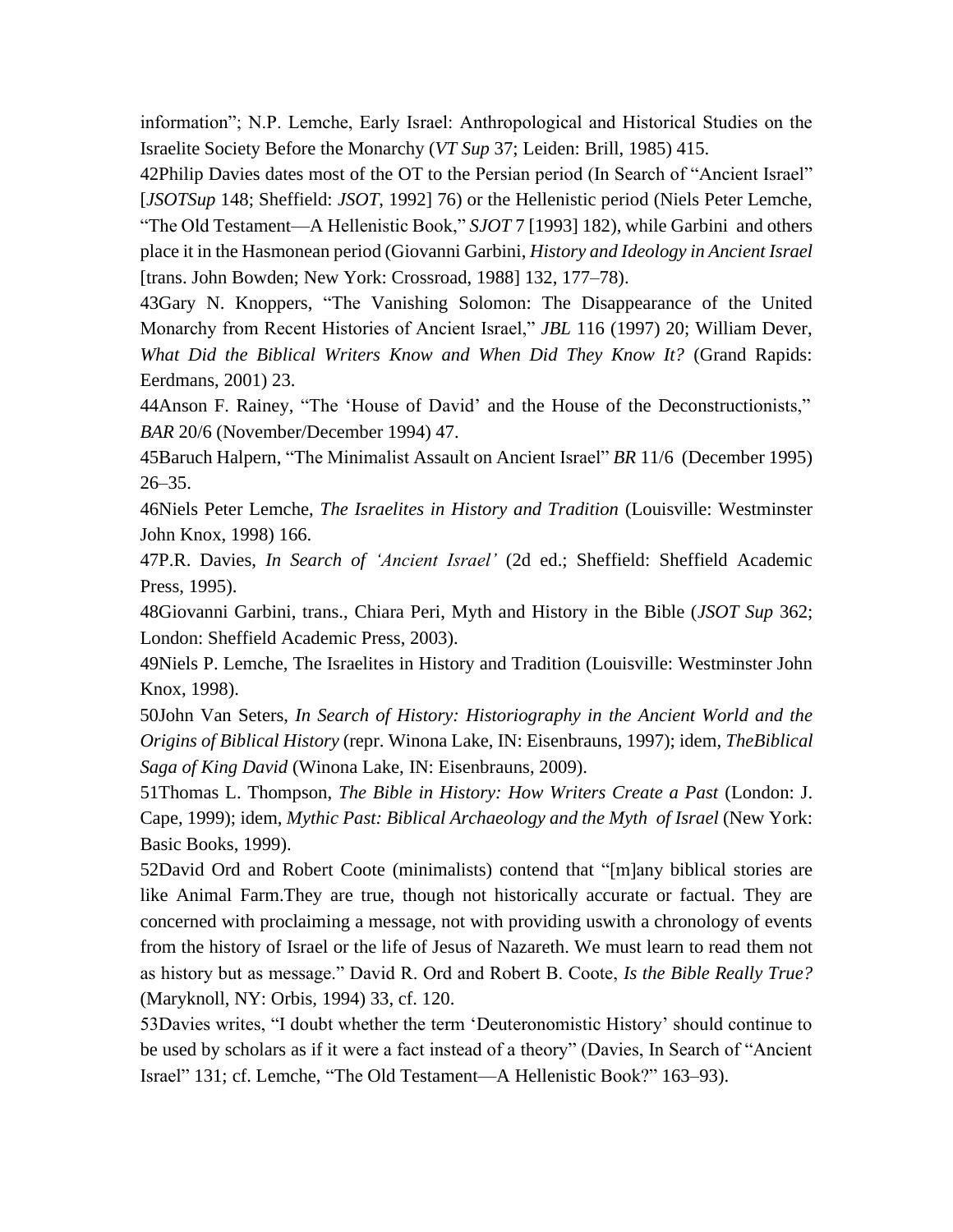54Philip Davies "suspects that the figure of King David is about as historical as King Arthur" ("House of David" Built on Sand: The Sins of the Biblical Maximizers," *BAR* 20/4 [July/August 1994] 55; cf. idem, "The Search for History in the Bible—What Separates a Minimalist from a Maximalist? Not Much," *BAR* 26/2 [March/April 2000] 72). Cf. Philip R. Davies, *In Search of "Ancient Israel"* 16–48; Margaret M. Gelinas, "United Monarchy—Divided Monarchy: Fact of Fiction?" in *The Pitcher Is Broken: Memorial Essays for Gösta W. Ahlström* (ed. Steven Holloway and Lowell K. Handy; *JSOT Sup* 190; Sheffield: Sheffield Academic Press, 1995) 227–37; Thomas L. Thompson, *Early History of the Israelite People: From the Written and Archaeological Sources (Studies in the History of the Ancient Near East*, 4; Leiden: Brill, 1994) 306–7.

55David Ussishkin, "Solomon's Jerusalem: The Text and the Facts on the Ground," in *Jerusalem in Bible and Archaeology: The First Temple Period (ed. Andrew Vaughn and* Ann Killebrew; Atlanta: Society of Biblical Literature, 2003) 112.

56Margreet Steiner, "It's Not There: Archaeology Proves a Negative," *BAR* 24/4 (July/August 1998) 33.

57Steiner, "It's Not There" 27.

58Ortiz, "Archaeology of David and Solomon" 497–98.

59A. Biran and J. Naveh, Avraham Biran and Joseph Naveh, "An Aramaic Stele Fragment from Tel Dan," *IEJ* 43/2–3 (1993) 81–98; idem, "The Tel Dan Inscription: A New Fragment," *IEJ* 45 (1995) 1–18.

60Biran and Naveh, "Aramaic Stele Fragment" 93, 95–96.

61Knoppers, "Vanishing Solomon" 36.

62Lemche that the "House of David" reference in the Tel Dan inscription only indicates the Judah existed. It does not prove that David was historical, that heever lived, or that he ever ruled southern Palestine. It is only "circumstantial evidence" for David's existence. Niels Peter Lemche, *The Old Testament between Theology and History: A CriticalSurvey* (Louisville: Westminster John Knox, 2008) 115.

63Cartledge, 1 & 2 Samuel, 9.

64Dever has expended great energy in excoriating the minimalists for the absolute rejection of numerous archaeological discoveries that he regards as compelling evidence for the credibility of various persons and customs found in the Bible. For example, see Dever, *What Did the Biblical Writers Know?* 124–56; idem, "Save Us from Postmodern Malarkey," *BAR* 26/2 (March/April 2000) 28–35, 68–69.

65Israel Finkelstein, "Digging for the Truth: Archaeology and the Bible," in *The Quest for the Historical Israel: Debating Archaeology and the History of Early Israel* (ed. Brian

B. Smith; Archaeology and Biblical Studies 17; Atlanta: *SBL*, 2007) 10–12. It should benoted that by "conservatives" Finkelstein does not refer to evangelicals, but to scholars of the Albright school like William G.Dever and Nelson Glueck. For others he includes in this "conservative" category, see ibid., 200. In that bibliography, Kenneth Kitchen and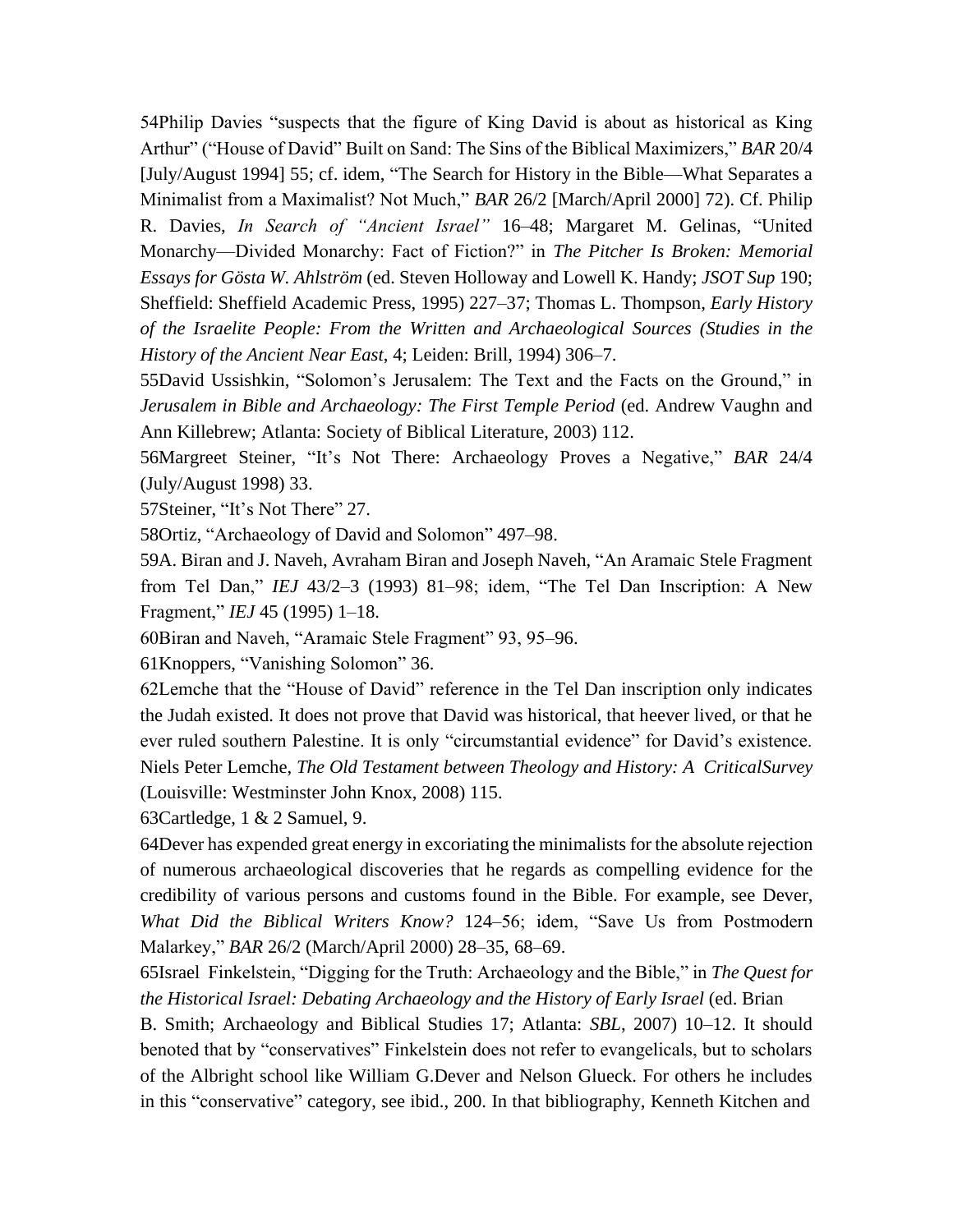the contributors to *The Future of Biblical Archaeology* are labeled as "ultra-conservative." 66Israel Finkelstein, "The Date of the Philistine Settlement in Canaan," *TA* 22 (1995) 213– 39; idem, "The Archaeology of the United Monarchy: An Alternative View," *Levant*28 (1996) 177–87.

67Israel Finkelstein and Neil Asher Silberman, *David and Solomon: In Search of the Bible's Sacred Kings*

*and the Roots of the Western Tradition* (New York: Free Press, 2006) 80.

68Ibid., 80.

69Ibid. 94, 122–23.

70Ibid. 96–97.

71Ibid. 159–61.

72Ibid. 282–84. Finkelstein and Silberman focus on Tell el-Kheleifah, a site 15 miles north of Elath and contend that there is no evidence of copper mining there. However, the narratives describing Solomon's reign do not name where he mined copper. See the below section dealing with Khirbet en-Nahas, further to the northeast.

73Robert Draper, "David and Solomon, Kings of Controversy," *National Geographic* 218/6 (December 2010) 85.

74Finkelstein and Silberman, *David and Solomon* 50–53.

75Ibid. 98–106.

76Ibid. 112.

77Ibid. 90.

78Ibid. 87.

79Ibid. 154–77. The biblical account of the Queen of Sheba's visit to Solomon is "an anachronistic seventh-century set piece meant to legitimize the participation of Judah in the lucrative Arabian trade" (ibid. 171).

80Israel Finkelstein and Neil Asher Silberman, The Bible Unearthed: Archaeology's New Vision of Ancient Israel and the Origins of Its Sacred Texts (New York: Free Press, 2001) 143.

81Dever, *What Did the Biblical Writers Know?* 56.

82Of course, this belief is not at all the same as an evangelical acceptance of thehistorical reliability of the biblical narratives as a whole.

83Yigael Yadin, "Solomon's City Wall and Gate at Gezer," *IEJ* 8 (1958) 80–86.

84Ortiz, "Archaeology of David and Solomon"499. Ammon Ben Tor's recent excavations at Hazor confirm Yadin's conclusions concerning the six-chambered gate structure at Hazor; A. Ben-Tor, "Hazor and the Archaeology of the Tenth Century," *IEJ* 48 (1998) 1– 37; idem, "Excavating Hazor: Solomon's City Rises from the Ashes," *BAR* 25/2 (March/April 1999) 26–37, 60.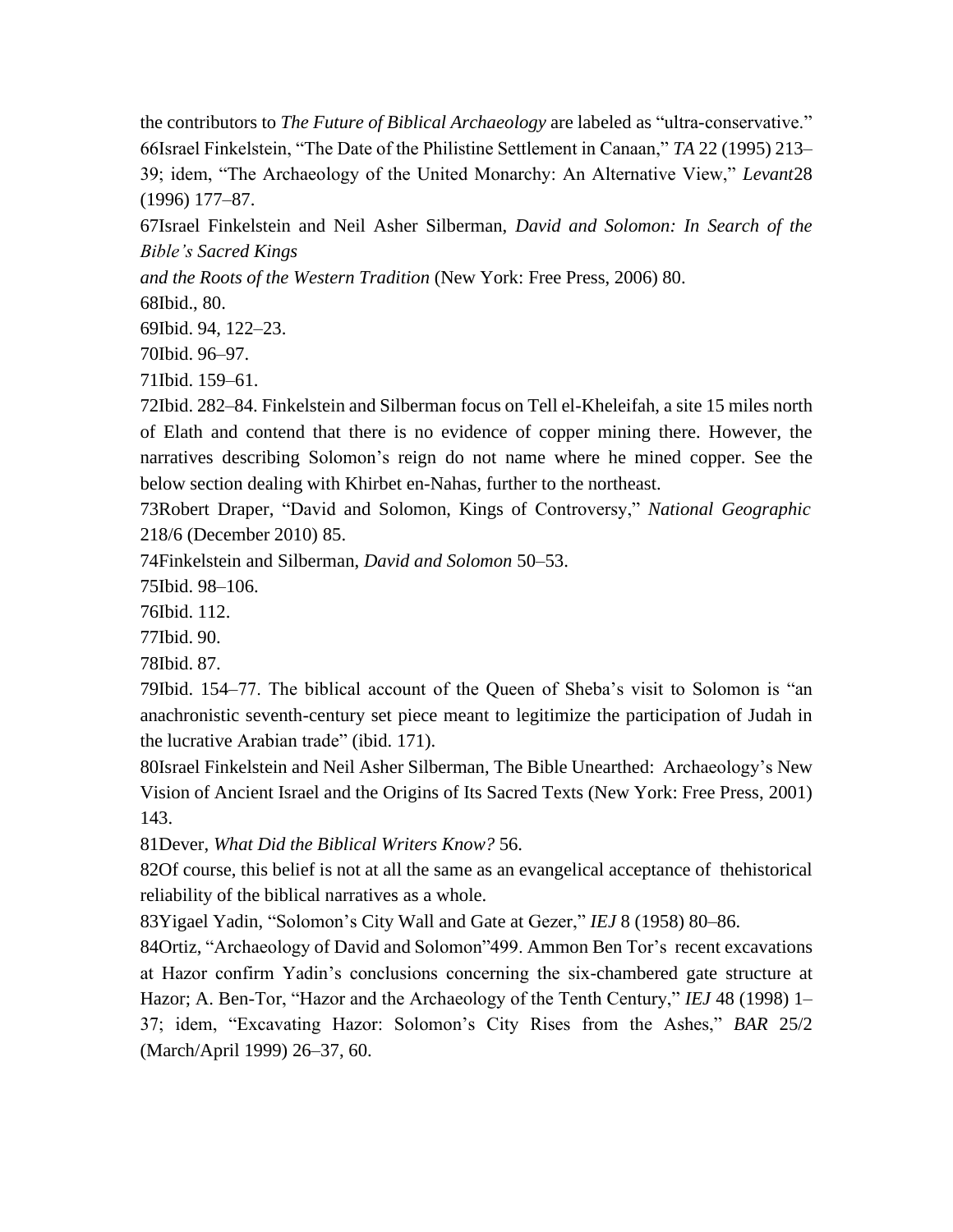85Amihai Mazar, "Archaeology and the Biblical Narrative: The Case of the United Monarchy," in *One God—One Cult—One Nation: Archaeological and Biblical Perspectives* (ed. R. G. Kratz and H. Spieckermann; *BZAW* 405; Berlin: de Gruyter, 2010) 51–52. In another article, he writes that he believes that "the Bible has reserved data taken from early written documents and oral traditions based on a longlived commonmemory, although these early traditions were dressed in literary and sometimes mythological clothing, and were inserted into the later Israelite historiographic narrative, with its substantial theological and ideological mantle. Archaeology can helpto uncover the historical kernels in the biblical traditions in those cases where they survived, *but it is also capable of invalidating the historicity of those texts, as in the case of the conquest narratives*" (emphasis added); A. Mazar, "Israeli Archaeology: Achievements and the Current State of Research," *Strata: Bulletin of the Anglo-Israel Archaeological Society* 29 (2011) 20.

86Three articles in the same issue of *BAR* provide an accessible survey of the debate concerning the existence of Jerusalem: Steiner, "It's Not There" 26–30, 32–33, 62–63; Jane Cahill, "It Is There: The Archaeological Evidence Proves It," *BAR* 24 (July/August 2004) 34–36, 38–41; Nadav Na'aman, "It Is There: Ancient Texts Prove It," *BAR* 24 (July/August 2004) 42–44.

87Steiner, "It's Not There" 26–30, 32–33, 62–63.

88Nadav Na'aman, "Cow Town or Royal Capital? Evidence for Iron Age Jerusalem," *BAR*  23/4 (July/August 1997) 43–47, 67; Cahill, "It Is There" 36. Cf. Kathleen M. Kenyon, *Digging Up Jerusalem* (London: Ernest Benn, 1974) 94.

89Alan R. Millard, "David and Solomon's Jerusalem: Do the Bible and Archaeology Disagree," *in Israel: Ancient Kingdom or Late Invention?* (ed. Daniel I. Block; Nashville: Broadman & Holman, 2009) 198.

90Kathleen Kenyon, Digging up Jerusalem (London: Ernest Benn, 1974) 92, 98–106, 114; Yigal Shiloh, "The City of David, 1987–1983," in *Biblical Archaeology Today: Proceedings of the International Congress on Biblical Archaeology, Jerusalem April 1984*  (ed. A. Biran et al.; Jerusalem: Israel Exploration Society, 1985) 453–54; Eilat Mazar, "Did I Find King David's Palace?," *BAR* 32/1 (January/February 2006) 16–27,70.

91Jane M. Cahill, "Jerusalem at the Time of the United Monarchy: The Archaeological Evidence," in *Jerusalem in Bible and Archaeology: The First Temple Period* (ed. Andrew G. Vaughn and Ann E. Killebrew; Atlanta: SBL, 2003) 76.

92Cahill, "Jerusalem in David and Solomon's Time" 21.

93R.A.S. MacAlister and J. Garrow Duncan, *Excavations on the Hill of Ophel, Jerusalem 1923–1925* (London: Harrison and Sons, 1926) 51–55; Kenyon, *Digging Up Jerusalem* 192-93; Yigal Shiloh, Excavations at the City of David: Vol. I: 1978–1982: *Interim Report of the First Five Seasons* (Qedem 19; Jerusalem: Institute of Archaeology, 1984)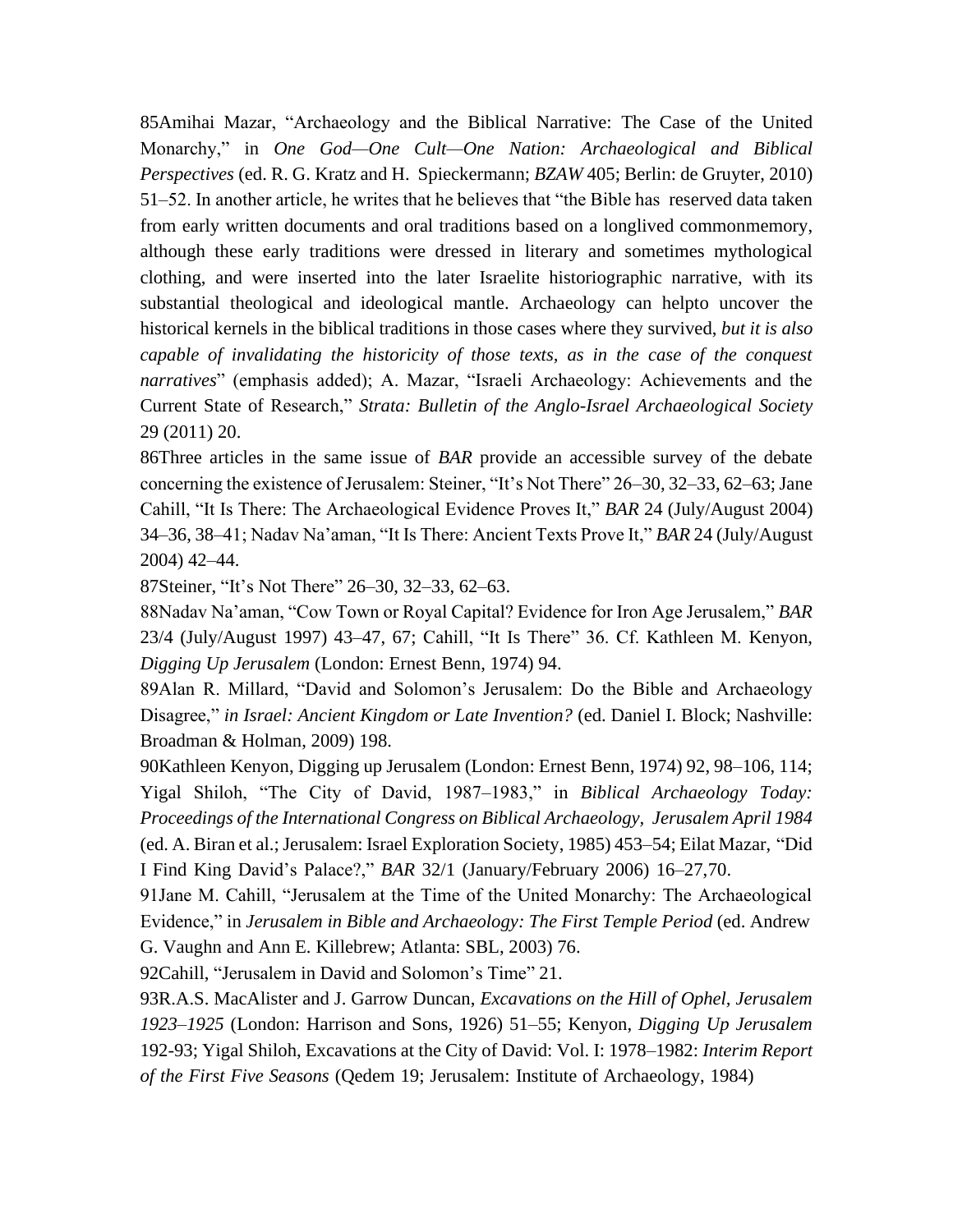15–17, 26–27; Eilat Mazar, *Preliminary Report on the City of David Excavation 2005 at the Visitors Center Area* (Jerusalem: Shalem, 2007) esp. 52–66.

94MacAlister dated this structure to the Jebusite period while Shiloh and Mazar date it to the beginning of Iron Age II, the tenth century. Shiloh wrote:"We assume that it served as a sort of huge supporting wall for a superstructure rising at the top of the eastern slope, at the northern end of the hill of the City of David" (*Excavations at the City of David* 27).

95Kathleen M. Kenyon, *Jerusalem: Excavating 3000 Years of History* (New York: McGraw-Hill, 1967) 59, pl. 20 on 46.

96Shiloh, *Excavations at the City of David* 27. Cf. Yigal Shiloh, *The Proto-AeolicCapitals and Israelite Ashlar Masonry* (Qedem 11; Jerusalem: Institute of Archaeology, 1984) 10– 11, 14–25, 88–91.

97Mazar, *Preliminary Report on the City of David Excavation* 63; Mazar, "Did I Find King David's Palace?" 25–26. Amihai Mazar points out that the Stepped Stone Structure and the Large Stone Structure are bonded and that the pottery found by all three excavations (Kenyon, Shiloh, and E. Mazar) is homogenous and uncontaminated. Consequently, A. Mazar concludes that the Iron Age I pottery is as close as it can be to the construction date of this large architectural complex. A. Mazar, "Archaeology and theBiblical Narrative" 41. 98Mazar, "Did I Find King David's Palace?" 18–20. See Todd Bolen, "Identifying King David's Palace: Mazar's Flawed Reading of the Biblical Text," *Bible and Interpretation*, [http://www.bibleinterp.com/opeds/ident357928.shtml \(](http://www.bibleinterp.com/opeds/ident357928.shtml)accessed November 11, 2012), for a helpful critique of Mazar's attempt to use 2 Samuel 7 to establish her identification of the Large Stone Structure as David's palace.

99A. Mazar, "Archaeology and the Biblical Narrative" 45.

100A. Faust, "Did Eilat Mazar Find David's Palace?," *BAR* 38/5 (September/October 2012) 51–52.

101Jane M. Cahill and David Tarler, "Response," in *Biblical Archaeology Today*, 1990: *Proceedings of the Second International Congress on Biblical Archaeology, Jerusalem, June–July 1990* (Jerusalem: Israel Exploration Society, 1993) 626.

102Cahill, "Jerusalem at the Time of the United Monarchy" 73.

103David H. Fischer, *Historians' Fallacies: Toward Logic of Historical Thought* (New York: Harper & Row, 1970) 62.

104Michael G. Hasel, "New Excavations at Khirbet Qeiyafa and the Early History of Judah," in *Do Historical Matters Matter to Faith?* 487.

105Mazar, "Archaeology and the Biblical Narrative" 49.

106Hasel, "New Excavations at Khirbet Qeiyafa and the Early History of Judah" 490.

107In his essay (ibid. 488–96), Hasel offers ten ways that the discoveries at Khirbet Qeiyafa contribute to our understanding of the tenth century BC and the identification and emergence of Judah. For additional potential areas of contribution, see Yosef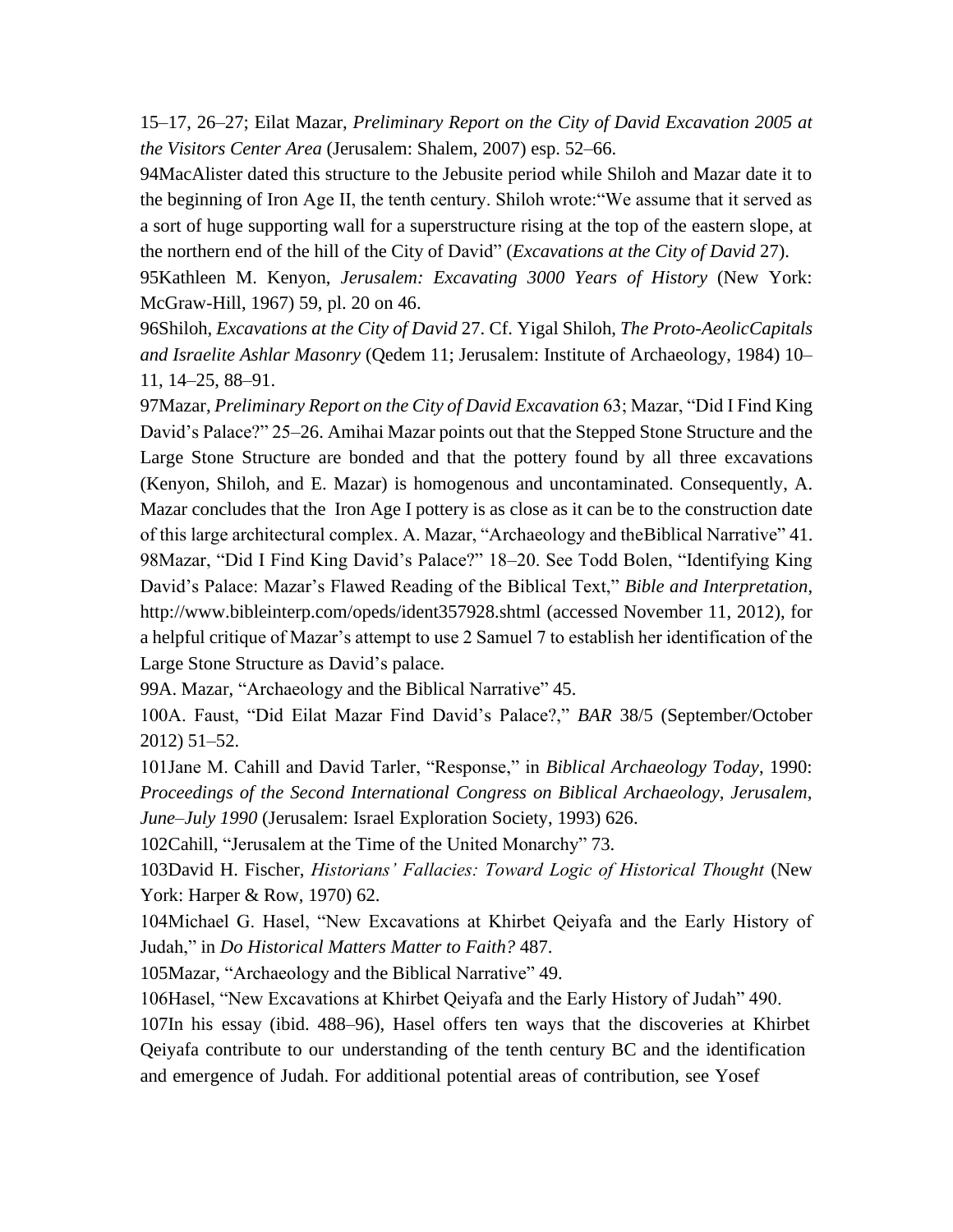Garfinkel, Saar Ganor, and Michael Hasel, "The Contribution of Khirbet Qeiyafa to Our Understanding of the Iron Age Period," *Strata: Bulletin of the Anglo-Israel Archaeological Society* 28 (2010) 43–52.

108Hasel, "New Excavations at Khirbet Qeiyafa" 490.

109Ibid. 488–89. Hasel points out that the survey conducted by Tel Aviv University identified hardly any early Iron II sites in the Shephelah or the Hill Country, creating the false impression that Judah and the Shephelah was a relatively empty land during the tenth and ninth centuries BC (ibid. 489).

110Ibid. 491.

111Ibid. 488.

112Ibid. 490.

113Ibid. 492.

114For just a handful of sources dealing with the linguistic issues, see Haggai Misgav, Yosef Garfinkel, and Saar Ganor, "The Ostracon," in *Khirbet Qeiyafa Vol. 1: Excavation Report 2007–2008* (ed. Yosef Garfinkel and Saar Ganor; Jerusalem: Israel Exploration Society, 2009) 243–57; Emile Peuch, "L'Ostracon de Khirbet Qeiyafa et les débuts de la royauté en Israel," *RB* 117 (2010) 162–84; Gershon Galil, "The Hebrew Inscription from Khirbet Qeiyafa/Neta'im, Script, Language, Literature and History," *UF* 41 (2009) 193– 242; Gerard Leval, "Ancient Inscription Refers to Birth of Israelite Monarchy," *BAR* 38/3 (May/June 2012) 41–43, 70.

115Gary A. Rendsburg, "Review of Ron E. Tappy and P. Kyle McCarter, eds., Literate Culture and Tenth Century Canaan," *BASOR* 359 (2010) 89.

116Levin identifies Khirbet Qeiyafa with Saul's fortified camp (ma'gal—1 Sam 17:20); Y. Levin, "The Identification of Khirbet Qeiyafa: A New Suggestion," *BASOR* 367 (August 2012) 81–84. Levin makes no conclusions about the historicity of the event or Saul based on his identification of the settlement.

117I. Finkelstein originally identified Qeiyafa as a Canaanite city ("A Great United Monarchy? Archaeological and Historical Perspectives," in *One God—One Cult—One Nation: Archaeological and Biblical Perspectives* 17–19. However, in a more recent article Finkelstein and A. Fantalkin contend that the settlement was occupied by northern Israelites ("Khirbet Qeiyafa: An Unsensational Archaeological and Historical Interpretation," *TA* 29 [2012] 52–54). This goes along with their belief that the northern kingdom developed before the southern kingdom.

118Nadav Na'aman, "Khirbet Qeiyafa in Context," *UF* 42 (2010) 497–526.

119Mazar, "Archaeology and the Biblical Narrative" 49.

120This place name means "ruins of copper" in Arabic.

121Thomas E. Levy and Mohammad Najjar, "Edom & Copper: The Emergence of Ancient Israel's Rival," *BAR* 32/4 (July/August 2004) 26.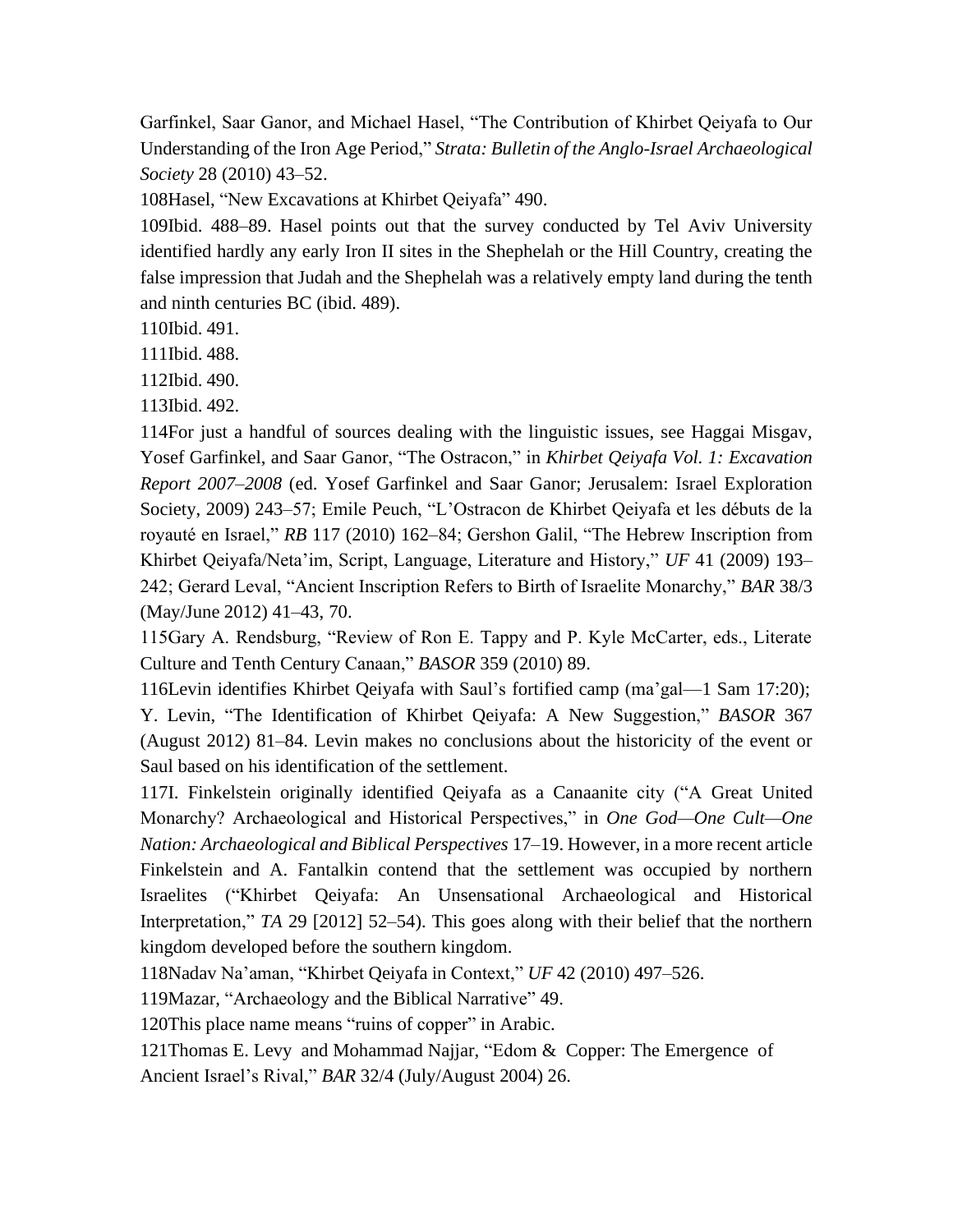122Israel Finkelstein and Neil Asher Silberman, *The Bible Unearthed: Archaeology's New Vision of Ancient Israel and the Origin of Its Sacred Texts* (New York: Simon & Schuster, 2001) 68.

123Ibid. 40.

124Levy and Najjar, "Edom and Copper" 27.

125Ibid. 26.

126Nelson Glueck, *The Other Side of the Jordan* (Cambridge, MA: American Schools of Oriental Research, 1970) 67–73. Glueck (ibid. 73) concluded that, based on the pottery fragments he found, the most important periods of mining activity were during and after the reign of Solomon.

127J. R. Bartlett, Edom and the Edomites (*JSOT Sup* 77; Sheffield: *JSOT*, 1989) 213.

128Piotr Bienkowski, "The Edomites: The Archaeological Evidence from Transjordan," in You Shall Not Abhor an Edomite for He Is Your Brother: Edom and Seir in History and Tradition (*Archaeology and Biblical Studies* 3; ed. Diana V. Edelman; Atlanta: Scholars Press, 1995) 44. This king is mentioned on Prism B of Esarhaddon (c. 673–672 BC) and in a description of the first campaign of Ashurbanipal (c. 667 BC). Although he argues for this late dating of Edom as an organized society, he does mention evidence unpublished in 1995 that pointed to the possibility of a tenth-century BC dating for charcoal samples taken from various mining sites in the area of Khirbet en-Nahas (ibid. 45–46).

129Levy and Najjar, "Edom and Copper" 32.

130Ibid. 32–33. The twelfth-century BC date for the earliest layers of their dig is confirmed by the discovery of an Egyptian scarab from the earliest level of a worker'sbuilding that had a radiocarbon date of twelfth or eleventh century BC (ibid. 33).For a fuller treatment of the radiocarbon evidence, see Thomas E. Levy and others, "Reassessing the Chronology of Biblical Edom" 869–77, and Thomas E. Levy andothers, "High-Precision Radiocarbon Dating and Historical Biblical Archaeology in Southern Jordan," *Proceedings of the National Academy of Sciences* 105/483 (October28, 2008) 16461–65.

131Four-chambered gates in Israel generally preceded the peak of Solomon's reign in the middle of the tenth century BC when he installed six-chambered gates as part of refortifying strategic Israelite cities (1 Kgs 9:15–19).

132Thomas E. Levy and others, "Reassessing the Chronology of Biblical Edom: New Excavations and 14C dates from Khirbat en-Nahas (Jordan)," *Antiquity*78/302 (December 2004) 874–76.

133Draper, "David and Solomon, Kings of Controversy" 84. Cf. Levy and others, "High-Precision Radiocarbon Dating" 16462.

134Levy and Najjar, "Edom and Copper" 26.